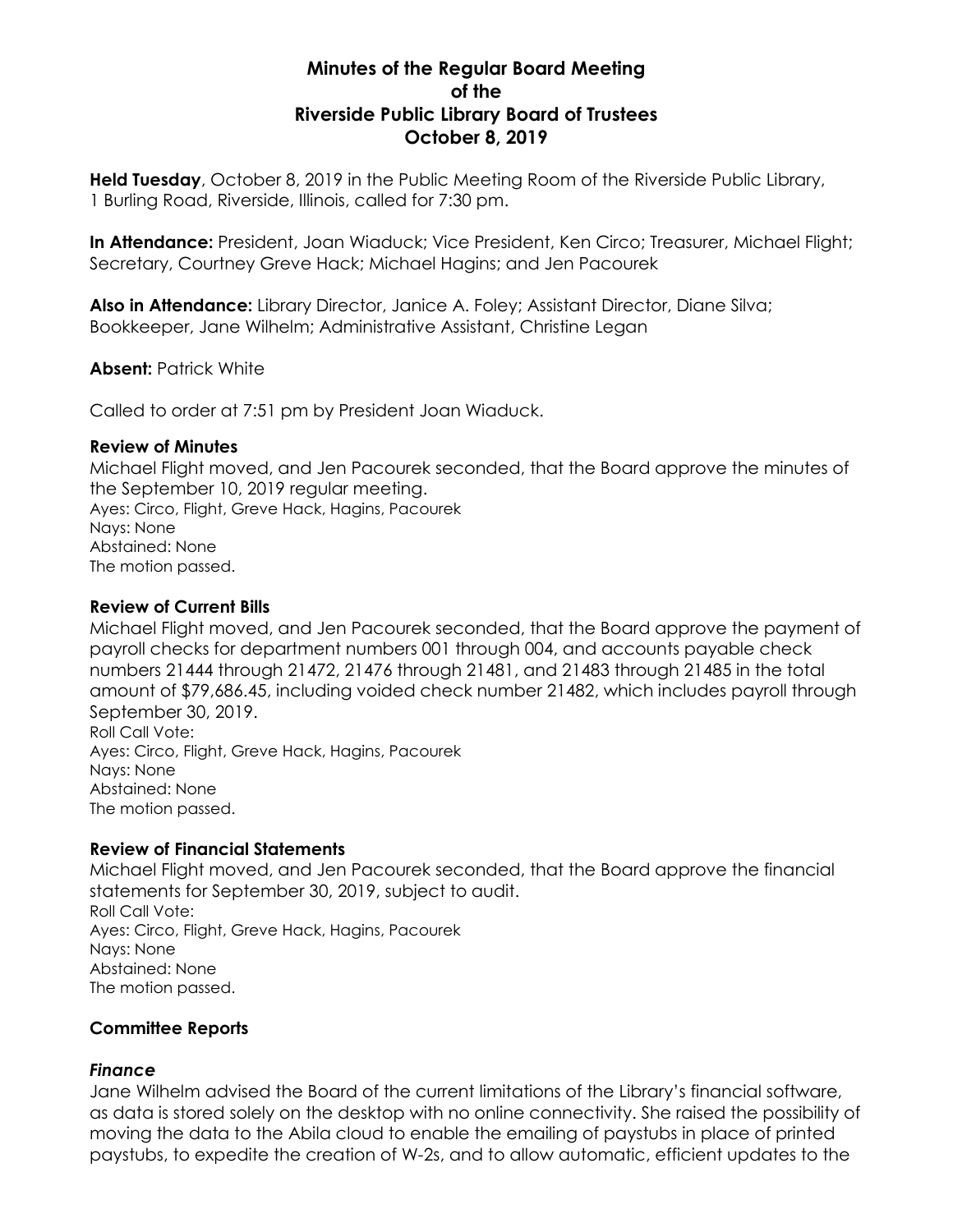system as updates become available. The Board discussed the pros and cons of moving the data to the cloud, including security concerns. The cost would entail an initial \$600 setup fee and an additional \$50/month. The Board will vote on this option at the November Board meeting.

### *Building & Grounds*

The Library Director stated that Holton Brothers is still working on the masonry repairs.

#### *Special Projects*

The Board discussed the information presented by John Chrastka of EveryLibrary and planned next steps for an informational messaging campaign between now and December 5 when the Village Board will vote on the resolution for the referendum. Board members have started compiling a list of local residents, business owners, and key people involved in education, government, media, etc. The list will be put into Google Docs so that Board members can personally connect with a wide variety of community members to gather both positive and negative feedback in regards to moving forward with a referendum. The Board discussed additional strategies such as reaching out to naysayers on Facebook and in the community, collecting emails and phone numbers of community members that want to be kept informed, and creating a special edition newsletter.

Courtney Greve Hack advised the Board of the process for assembling a support committee. Board members and Library employees cannot lead the committee.

#### **Staff Reports**

The Board reviewed the staff reports.

### **Director's Report**

The Board reviewed the Director's report. The Director reported that the Library made \$150 from the sale of coffee and donuts at the Riverside Garage Car Show, and Ken Circo won 2<sup>nd</sup> place for his Volkswagen Beetle.

## **Unfinished Business**

## *2019 Tax Levy and 2020 Appropriation Budget*

Jen Pacourek moved, and Michael Flight seconded, that the Board approve the 2019 Tax Levy and 2020 Appropriation Budget. Roll Call Vote:

Ayes: Circo, Flight, Greve Hack, Hagins, Pacourek Nays: None Abstained: None The motion passed.

## **New Business**

#### *2020 Per Capita Grant Requirements*

The Board reviewed the grant requirements and nominated Patrick White to complete the online education opportunity focusing on organizational management. The Board will discuss the required readings at the November meeting, and the Board will vote on the Per Capita Grant at the January meeting.

#### *Resolution for Referendum*

The Board reviewed the resolution and will vote on its approval at the November Board meeting.